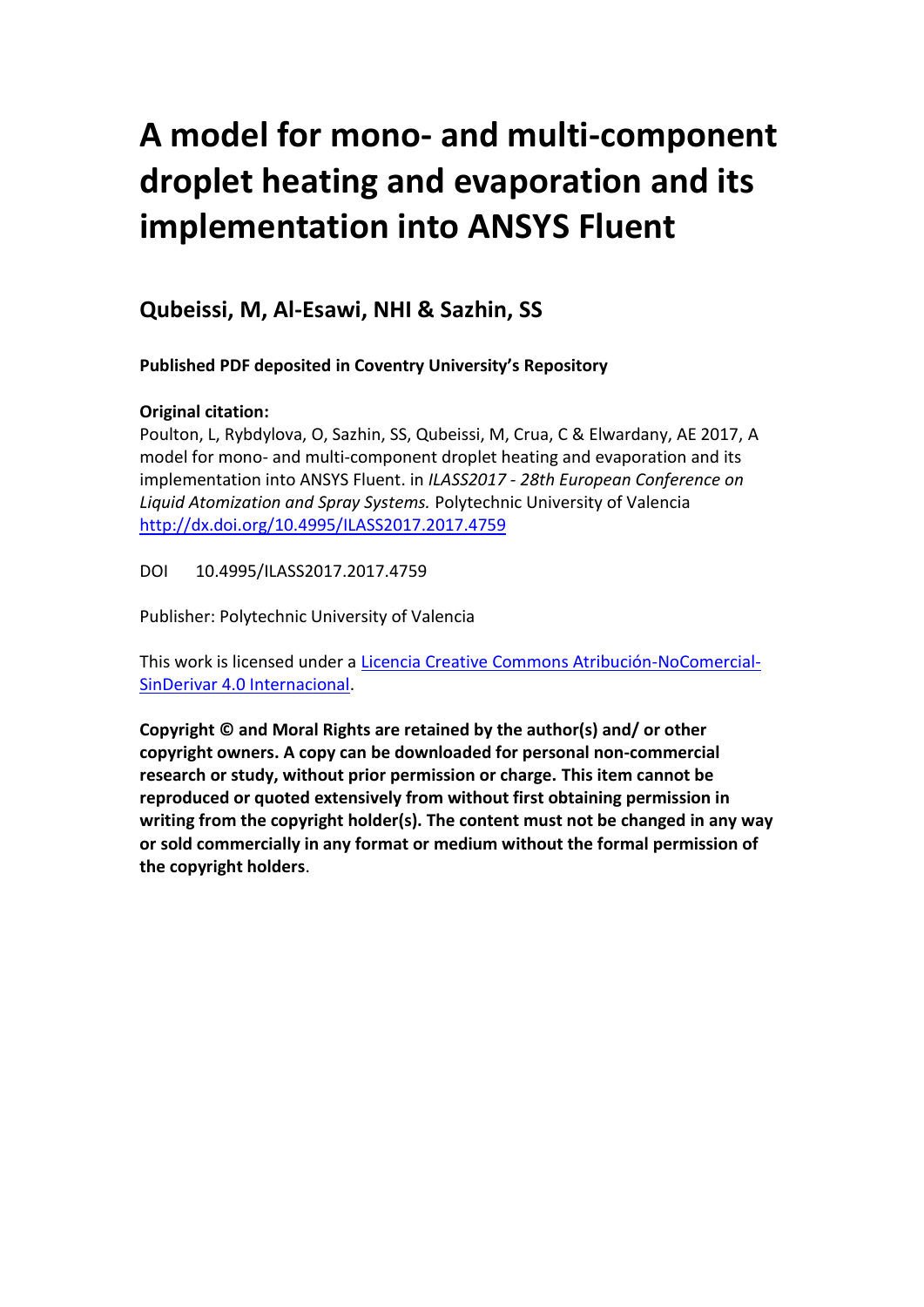## **A model for mono- and multi-component droplet heating and evaporation and its implementation into ANSYS Fluent**

Luke Poulton<sup>1</sup>, Oyuna Rybdylova<sup>1\*</sup>, Sergei S. Sazhin<sup>1</sup>, Cyril Crua<sup>1</sup>, Mansour Qubeissi<sup>2</sup>, Ahmed E. Elwardany3 1Advanced Engineering Centre, School of Computing, Engineering and Mathematics, University of Brighton, Brighton BN2 4GJ, UK 2Centre for Mobility & Transport, School of Mechanical, Aerospace and Automotive Engineering, Coventry University, Coventry CV1 2JH, UK 3Mechanical Engineering Department, Faculty of Engineering, Alexandria University, Alexandria 21544, Egypt \*Corresponding author: O.Rybdylova@Brighton.ac.uk

#### **Abstract**

A model for heating and evaporation of mono- and multi-component droplets, based on analytical solutions to the heat transfer and species diffusion equations in the liquid phase, is summarised. The implementation of the model into ANSYS Fluent via User-Defined Functions (UDF) is described. The model is applied to the analysis of pure acetone, ethanol, and mixtures of acetone/ethanol droplet heating/cooling and evaporation. The predictions of the customised version of ANSYS Fluent with the newly implemented UDF model are verified against the results predicted by the previously developed in house, one-dimensional code.

**Keywords**: *Droplets, multi-component fuel, heating, species diffusion, evaporation.*

#### **Introduction**

The problem of modelling droplet heating and evaporation is a longstanding one and has been widely discussed in the literature [1-3]. Modelling of these processes is an integral part of the analysis of many engineering processes, including those which take place during spray combustion in Diesel engines [4]. The models incorporated in Computational Fluid Dynamics (CFD) codes used for the analysis of these processes, are based on a number of assumptions, the applicability of which to practical engineering problems is not at first evident [2- 4]. One of these assumptions is that there is no temperature gradient and/or recirculation inside droplets, which could be justified in the case when liquid thermal conductivity is infinitely large. Liquid thermal conductivity is indeed much larger than that of gas in most cases, and this has been generally considered as a justification of the abovementioned assumption [4]. This approach, however, overlooks the fact that heating and evaporation of droplets in most engineering applications is not a steady state, but transient process, for which heat transfer is characterised by thermal diffusivity rather than thermal conductivity. The thermal diffusivity of liquid, in contrast to thermal conductivity, is much lower than that of gas in most cases. This allows us to question the widely used assumption that temperature gradients inside droplets can be ignored when modelling droplet heating and evaporation. The need to take into account temperature gradient inside droplets was highlighted in many experiments including those discussed in [5] (see also [2]).

The authors of [6] were perhaps the first to describe the preliminary results of implementation of a model for droplet heating and evaporation, taking into account the effects temperature gradient and recirculation inside droplets, into the commercial CFD software ANSYS Fluent. This problem was investigated later in more details in [7]. In the latter paper, the results of the implementation of the model of mono-component droplet heating and evaporation in ANSYS Fluent, using User-Defined Functions (UDF), was described. The predictions of the customised version of ANSYS Fluent were verified against experimental measurements performed at the Combustion Research Facility, Sandia National Laboratories, Livermore, California and results predicted by in-house research code for an *n*dodecane droplet heated and evaporated in hot air. The main limitation of the model described in [7] was that it is applicable only to mono-component droplets, while most droplets used in engineering, including automotive applications, are multi-component. For the case of multi-component droplets, the process of species diffusion inside droplets needs to be taken into account alongside the heat transfer process [2]. The characteristic times of species diffusion are generally much longer than temperature relaxation times. Thus, taking into account species diffusion inside droplets is expected to be even more important than taking into account temperature gradients.

The main focus of our paper is on the generalisation of the results reported in [7], to the case of multi-component droplets, using the results of preliminary analysis presented in [6]. In contrast to mono-component droplets, the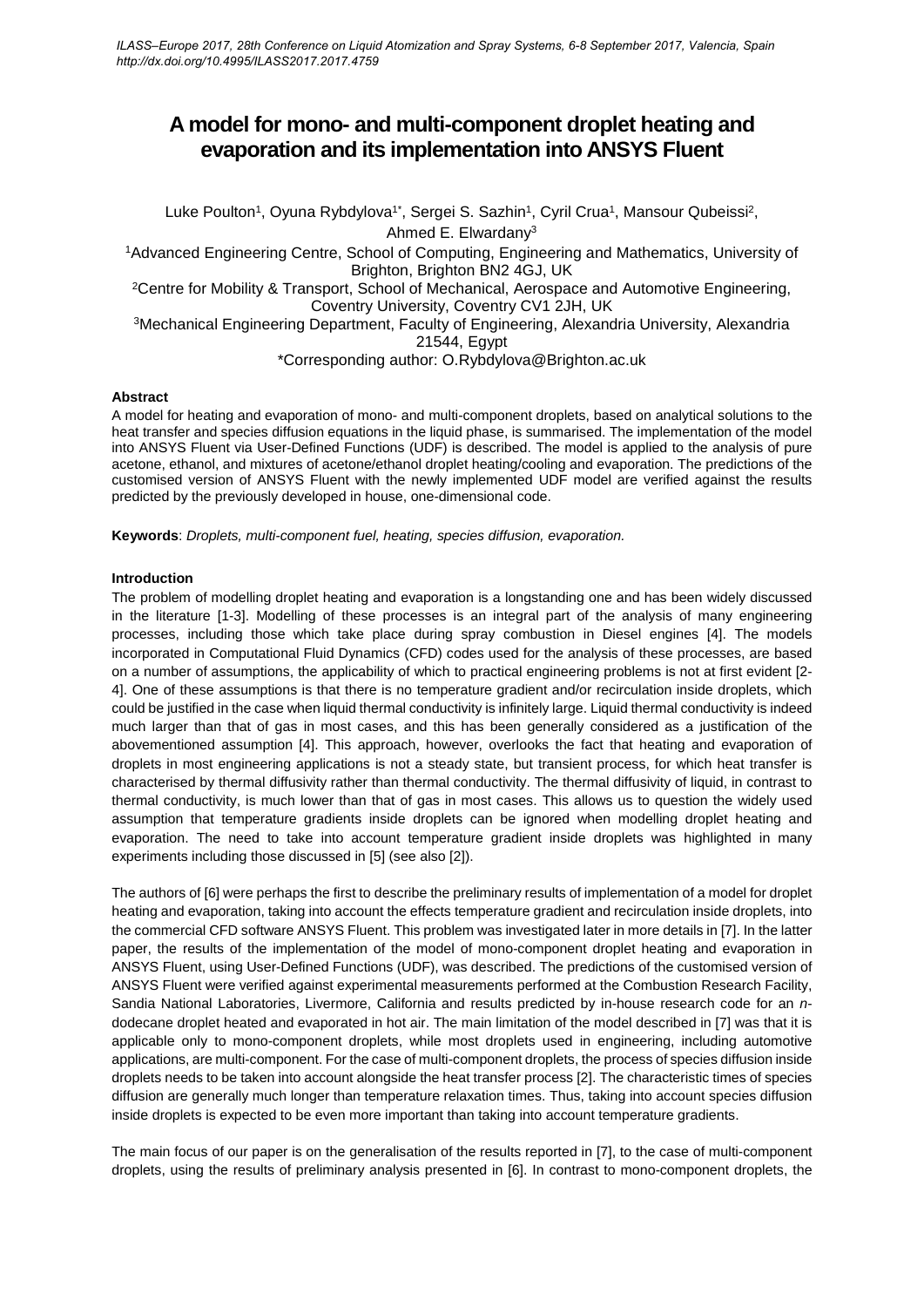modelling of multi-component droplets needs to take into account both heat and species transfer processes inside droplets. The model to be used in our analysis is based on analytical solutions to the heat transfer and species diffusion equations in the liquid phase and is described in detail in [2]. The effect of recirculation in the liquid phase is taken into account based on the Effective Thermal Conductivity (ETC)/ Effective Diffusivity (ED) model [2]. The Abramzon and Sirignano approach [8] is used for modelling the gas phase.

The main ideas of the model used in our analysis are summarised in the following section, based on [2]. Then the details of the implementation of the model into ANSYS Fluent are described. The predictions of the version of ANSYS Fluent, with the new model implemented into it, will be compared with the predictions of the previously developed one-dimensional code for the case of heating/cooling and evaporation of acetone/ethanol droplets. The choice of these droplets was based on the fact that the predictions of the one-dimensional code for them were validated against experimental data [9]. Then the main results of the paper are summarised.

#### **Basic equations and approximations**

The heat transfer inside the droplets is described by the one-dimensional heat transfer equation, assuming that all processes are spherically symmetric. The analytical solution to this equation is presented as [2]:

$$
T(r,t) = \frac{1}{r} \sum_{n=1}^{\infty} \left\{ \left( I_n - \frac{R_d \sin \lambda_n}{\lambda_n^2} \zeta(0) \right) \frac{\exp(-\kappa \lambda_n^2 t)}{b_n} - \frac{R_d \sin \lambda_n}{b_n \lambda_n^2} \int_0^t \frac{d\zeta(t)}{d\tau} \exp\left(-\kappa \lambda_n^2 (t - \tau) \right) d\tau \right\} \sin\left[\lambda_n \frac{r}{R_d}\right] + T_{\text{eff}}(t),\tag{1}
$$

where *r* is the distance from the droplet centre,  $R_d$  is the droplet radius,  $\lambda_n$  are positive solutions to the eigenvalue equation (numeration starts from the first positive root, the roots are in ascending order):

$$
\lambda \cos \lambda + h_0 \sin \lambda = 0, \tag{2}
$$

$$
b_n = \frac{1}{2} \Big( 1 + \frac{h_0}{h_0^2 + \lambda_n^2} \Big), I_n = \int_0^{R_d} \frac{r}{R_d} T(r, 0) \sin \left[ \lambda_n \frac{r}{R_d} \right] dr, h_0 = \frac{hR_d}{k_{\text{eff}}} - 1, h = \frac{k_g \text{Nu}}{2 \, k_{\text{eff}}},
$$

*T(r,0)* is initial temperature distribution inside the droplet,

$$
\kappa = \frac{k_{\text{eff}}}{c_{pl}\rho_l R_d^2}, \zeta(t) = \frac{h T_{\text{eff}}(t) R_d}{k_{\text{eff}}}, T_{\text{eff}} = T_g + \frac{m_d L}{2\pi R_d N u k_g},
$$

*cl* and *ρl* are liquid specific heat capacity and density, respectively, *L* is specific heat of evaporation, *h* and Nu are convection heat transfer coefficient and Nusselt number for the gas phase, respectively, *Tg* is the ambient gas temperature,  $k_g$  is gas thermal conductivity,  $\dot{m}_d$  is droplet evaporation rate,  $k_{eff}$  is the effective conductivity of the liquid phase:

$$
k_{\text{eff}} = \left(1.86 + 0.86 \tanh\left(2.225 \lg\left(\frac{\text{Pe}_l}{30}\right)\right)\right) k_l \tag{3}
$$

 $k_i$  is the liquid thermal conductivity,  $Pe_i = Re_i Pr_i$  is the liquid Peclet number.

The introduction of *k*eff was made within the so called the Effective Thermal Conductivity (ETC) model developed to take into account the effects of droplet velocity on the average value of its surface temperature. Obviously, this model cannot adequately describe the distribution of temperature inside droplets due to recirculation triggered by their relative velocities. Assuming that the time dependence of *ζ* is weak (this is particularly good approximation when Equation (1) is applied to a short time step (see below)), the terms proportional to the time derivative of *ζ* can be considered small. This allows us to simplify Equation (1) to:

$$
T(r,t) = \frac{1}{r} \sum_{n=1}^{\infty} \left\{ \left( I_n - \frac{R_d \sin \lambda_n}{\lambda_n^2} \zeta(0) \right) \frac{\exp(-\kappa \lambda_n^2 t)}{b_n} \sin \left( \lambda_n \frac{r}{R_d} \right) \right\} + T_{\text{eff}}(t) \,. \tag{4}
$$

The droplet evaporation rate  $\dot{m}_d$  is estimated as:

$$
\dot{m}_d = -2\pi R_d D \rho_g \ln(1 + B_M) S h^*,\tag{5}
$$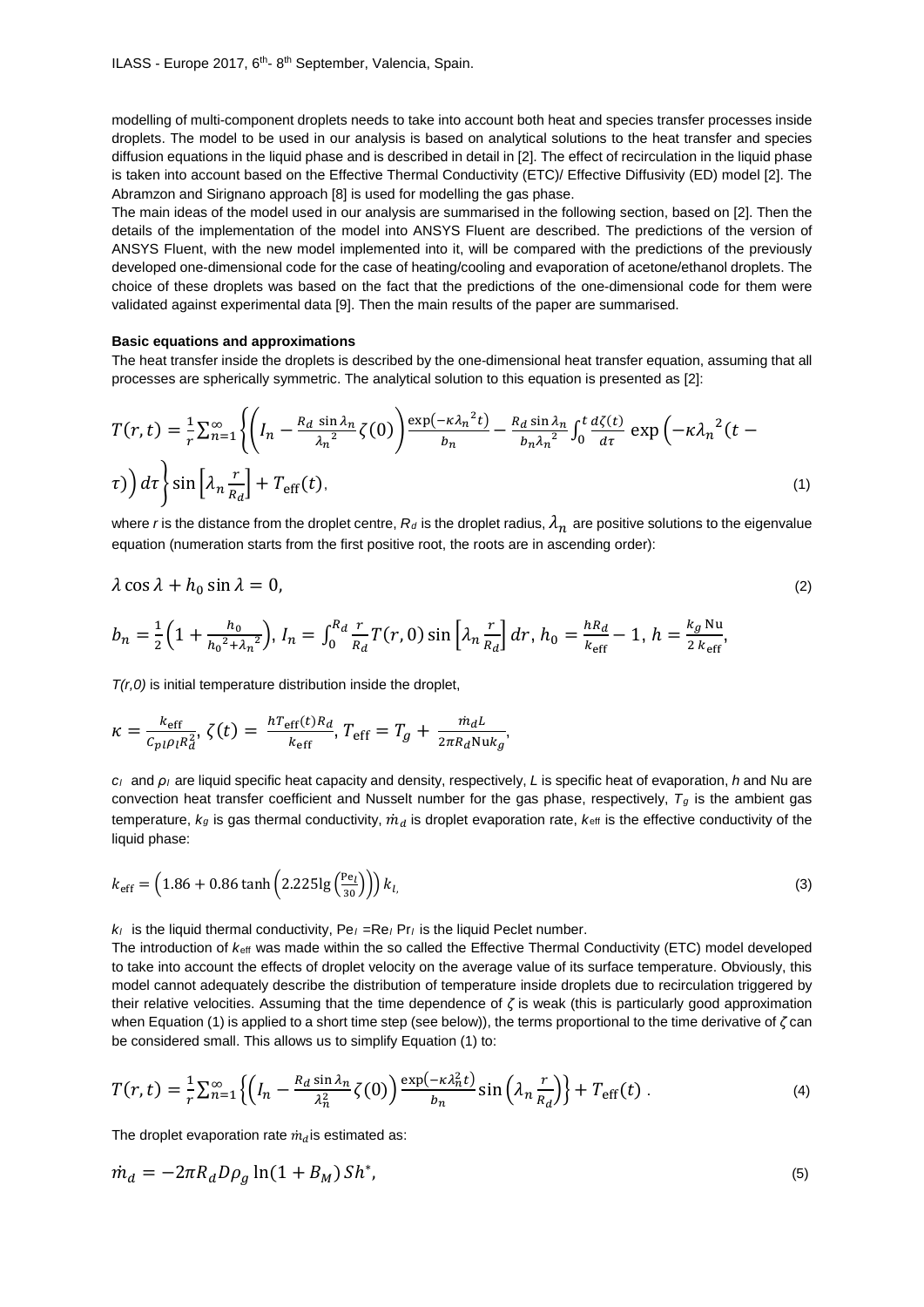where *D* is the binary diffusion coefficient in the gas phase,

$$
Sh^* = 2 + \frac{(1 + \text{Re}_d \text{Sc})^{1/3} \max(1, \text{Re}_d {^{0.077}}) - 1}{F(B_M)}, \, F(B_M) = (1 + B_M)^{0.7} \frac{\ln(1 + B_M)}{B_M},
$$

*BM* is the Spalding mass transfer number, Sc is the Schmidt number. *h* and Nu are linked by the equation:

$$
h = \frac{k_g \text{Nu}}{2R_d},
$$
  
\n
$$
\text{Nu} = \frac{\ln(1 + B_T)}{B_T} \text{Nu}^* \text{Nu}^* = 2 + \frac{(1 + Re_d \text{Pr})^{1/3} \text{max}(1, Re_d^{0.077}) - 1}{F(B_T)},
$$
  
\n
$$
F(B_T) = (1 + B_T)^{0.7} \frac{\ln(1 + B_T)}{B_M},
$$

*Nu is the Nusselt number, BT* is the Spalding heat transfer number and Pr is the Prandtl number for the gas phase.

In the limit of infinitely large liquid thermal conductivity, Equation (1) can be simplified to (see [2] for the details):

$$
c_{pl}m_d\frac{dT}{dt} = Nu\frac{k_g}{2R_d}A_d\left(T_g - T_s\right) + L\dot{m}_d,\tag{6}
$$

Where *md*, *Ad* and *Ts* are the droplet mass*,* surface area and surface temperature, respectively.

The derivation of Equation (1) was based on the assumption that *h* and  $T_q$  are constant during the process of droplet heating and evaporation which is not satisfied in most engineering applications (e.g. the reduction of *Rd* during the evaporation process would lead to an increase in *h*). That means that neither Equation (1) nor Equation (4) can be used directly during the whole period of droplet heating and evaporation. Both these equations, however, can be used during short time steps Δ*t* when the assumption of constant *h* and *Tg* is valid. In this case, the solution to these equations at the end of the time step can be used as the initial condition for following time step with updated values of all other parameters, if necessary. As in [7] our analysis is based on Equation (4).

As in the case of heat transfer equation inside droplets, we assume that species diffusion inside them is described by the one-dimensional species diffusion equation and all processes are spherically symmetric. The analytical solution to this equation for the mass fractions *Yi* is presented as [2]:

$$
Y_i(r,t) = \varepsilon_i + \frac{1}{r} \left[ \frac{1}{b_{y0}} \exp\left[ D_{\text{eff}} \left[ \frac{\lambda_0}{R_d} \right]^2 t \right] \left( I_{i0} + \varepsilon_i \frac{1}{\lambda_0^2} (1 + h_{Y0}) \sinh \lambda_0 \right) \sinh \left( \lambda_0 \frac{r}{R_d} \right) + \sum_{n=1}^{\infty} \frac{1}{b_{Yn}} \exp\left[ -D_{\text{eff}} \left( \frac{\lambda_n}{R_d} \right)^2 t \right] \left( I_{in} - \varepsilon_i \frac{1}{\lambda_n^2} (1 + h_{Y0}) \sin \lambda_n \right) \sin \left( \lambda_n \frac{r}{R_d} \right) \right], \quad (7)
$$

where  $\lambda_0$  and  $\lambda_n$  are solutions to the eigenvalue equations:

$$
\lambda_0 \cosh \lambda_0 + h_{Y0} \sinh \lambda_0 = 0, \lambda_n \cos \lambda_n + h_{Yn} \sin \lambda_n = 0, (n = 1, 2, ...)
$$
 (8)

 $\lambda_n$  (*n* ≥1) are in ascending order, $\varepsilon_i = \frac{Y_{vis}}{\Sigma_i Y_{vis}}$ , *Yvis* is vapour species mass fractions at the surface of the droplet,

$$
b_{Y0} = -\frac{R_d}{2} \left( 1 + \frac{h_{Y0}}{h_{Y0}^2 - \lambda_0^2} \right), \, b_{Yn} = \frac{R_d}{2} \left( 1 + \frac{h_{Y0}}{h_{Y0}^2 + \lambda_n^2} \right), \, h_{0Y} = -\left( 1 + \frac{\alpha R_d}{D_l} \right),
$$
\n
$$
I_{i0} = \int_0^{R_d} \frac{r}{R_d} Y_i(r, 0) \sinh\left[ \lambda_0 \frac{r}{R_d} \right] dr, \, I_{in} = \int_0^{R_d} \frac{r}{R_d} Y_i(r, 0) \sin\left[ \lambda_n \frac{r}{R_d} \right] dr, \, n \ge 1,
$$

 $Y_i(r, 0)$  Is the initial *i*th species mass fraction distribution inside the droplet.

*D*<sub>eff</sub> is the effective species diffusivity in the liquid phase assumed to be the same for all species and defined as [2]

$$
D_{\text{eff}} = (1.86 + 0.86 \tanh (2.225 \log \left( \frac{\text{Pe}_l}{30} \right)) D_l,
$$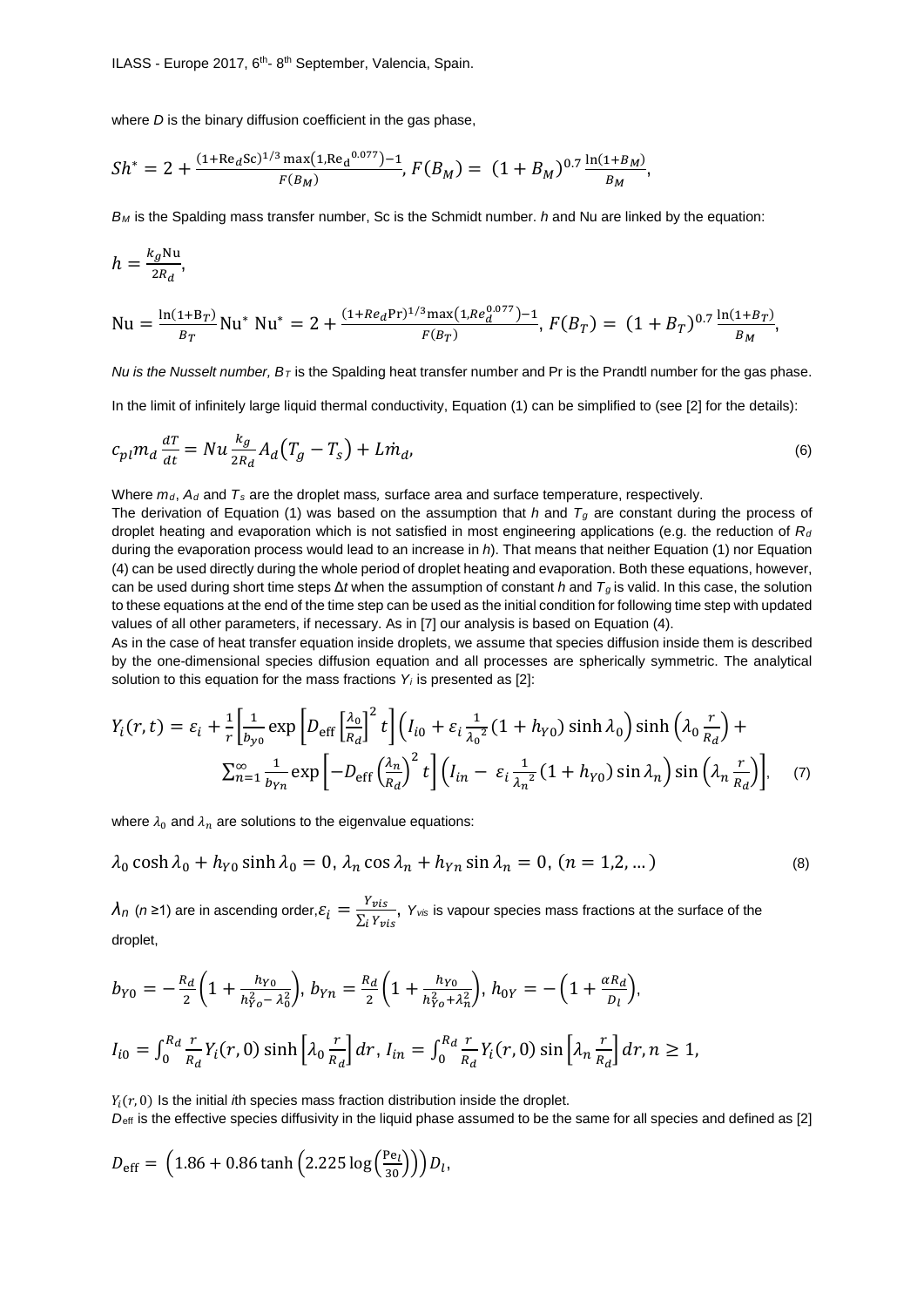$D_l$  is the liquid diffusivity,  $Pe_{lY} = Re_l Sc_l$  is the liquid Peclet number referring to species diffusion.

The introduction  $D_{\text{eff}}$  was made within the so called Effective Diffusivity (ED) model developed to take into account the effects of droplet velocity on the average values of its surface mass fractions in the liquid phase. This model cannot adequately describe the distribution of species inside droplets due to recirculation triggered by their relative velocities. Vapour molar fractions of species at the surface of the droplets and the corresponding molar fractions in the liquid phase are linked by Rault law [2].

#### **Implementation of the model into ANSYS Fluent**

Equation (7) was implemented into the customised version of ANSYS Fluent alongside with the previously implemented Equation (4). The right-hand sides of these equations were calculated via the User Defined Functions (UDF); thermodynamic and transport parameters were calculated based on the average temperature inside the droplets, using Simpson's method [10]. The droplet volume was discretised into *NL* = 500 concentric layers to calculate the series in Equations (4) and (7). The integrals (*In* and *Iin*) and average temperatures inside droplets were also calculated using the Simpson's method with 501 points for 500 layers. At each time step temperatures and species distributions were calculated from Equations (4) and (7). Time-steps for calculations were taken equal to δ*t*=10-6 seconds. The roots of the eigenvalue Equations (2) and (8) were found using the bisection method with accuracy of 10-8.

#### **Results and discussion**

The newly developed customised version of ANSYS Fluent was applied to the analysis of cooling and evaporation of droplets of ethanol, acetone and mixture of ethanol and acetone, as described in the experiments the results of which are presented in [9]. The transport and thermodynamic properties of acetone and ethanol were taken from [9]. The initial droplet temperatures were in the range 293-296 K, while the temperatures of ambient air were in the range 305-312 K at atmospheric pressure. Gas parameters in the vicinity of the droplet surface were calculated based on reference temperature  $T_{\text{ref}} = (2T_s + T_g) / 3$ . 200 eigenvalues were used to calculate temperature distribution and 10 eigenvalues were used to calculate species mass fraction distribution. Gas and liquid properties are taken from [5,11].

The results predicted by ANSYS Fluent were verified against the results predicted by the one-dimensional in-house code. The predictions of the latter code, in their turn, were verified against the predictions of the code based on the numerical solutions of the heat transfer and species diffusion equations [9]. This allows us to use the abovementioned code (IHC) as the reference code to verify the results for heating and evaporation of droplets of various compositions predicted by the new customised version of ANSYS Fluent.

The results of the comparison between ANSYS Fluent and in-house code for the temperatures at the centre and surface of the droplet and droplet average temperature are shown in Figs. 1-5 for various droplet and gas parameters and various compositions of droplets: pure acetone (Fig. 1), pure ethanol (Fig. 2), 75% ethanol and 25% acetone (Fig. 3), 50% ethanol and 50% acetone (Fig. 4), 25% ethanol and 75% acetone (Fig. 5). Input parameters used in calculations are summarised in Table 1. As can be seen from these figures, in all cases the agreements between Fluent and IHC results are reasonably good. The percentage errors for the abovementioned three temperatures after 7 ms is between 1.0-4.0% for acetone, 6.0-6.1% for ethanol, between 2.0-3.5% for the mixture with 25% of ethanol, between 0.5-1.8% for the mixture with 50% of ethanol and between 0.3-1.8% for the mixture with for 75% of ethanol. Note that the results shown in Figs. 1 and 2 were obtained without using the new features of the ANSYS Fluent code developed in our work (they could be obtained based on the version of the code developed in [7]). In all cases shown in Figs. 1-5 the changes in droplet radii were small and the corresponding curves are not shown.

**Table 1** Droplet and gas temperatures, droplet diameters and approximations of droplet velocities, inferred from [11] and used in calculations.

| Composition  | <b>Droplet</b> | <b>Droplet</b> | Gas         | Droplet velocity      |
|--------------|----------------|----------------|-------------|-----------------------|
|              | temperature    | diameter       | temperature | approximations in m/s |
|              | (K)            | (µm)           | (K)         | $(t$ is in ms)        |
| acetone      | 308.25         | 143.4          | 294.65      | $12.81 - 0.316t$      |
| ethanol      | 311.15         | 140.8          | 295.15      | $12.30 - 0.344t$      |
| +25% ethanol | 305.65         | 133.8          | 294.25      | $12.75 - 0.370t$      |
| +50% ethanol | 310.65         | 142.7          | 293.95      | $12.71 - 0.488t$      |
| +75% ethanol | 311.75         | 137.1          | 294.75      | $12.28 - 0.306t$      |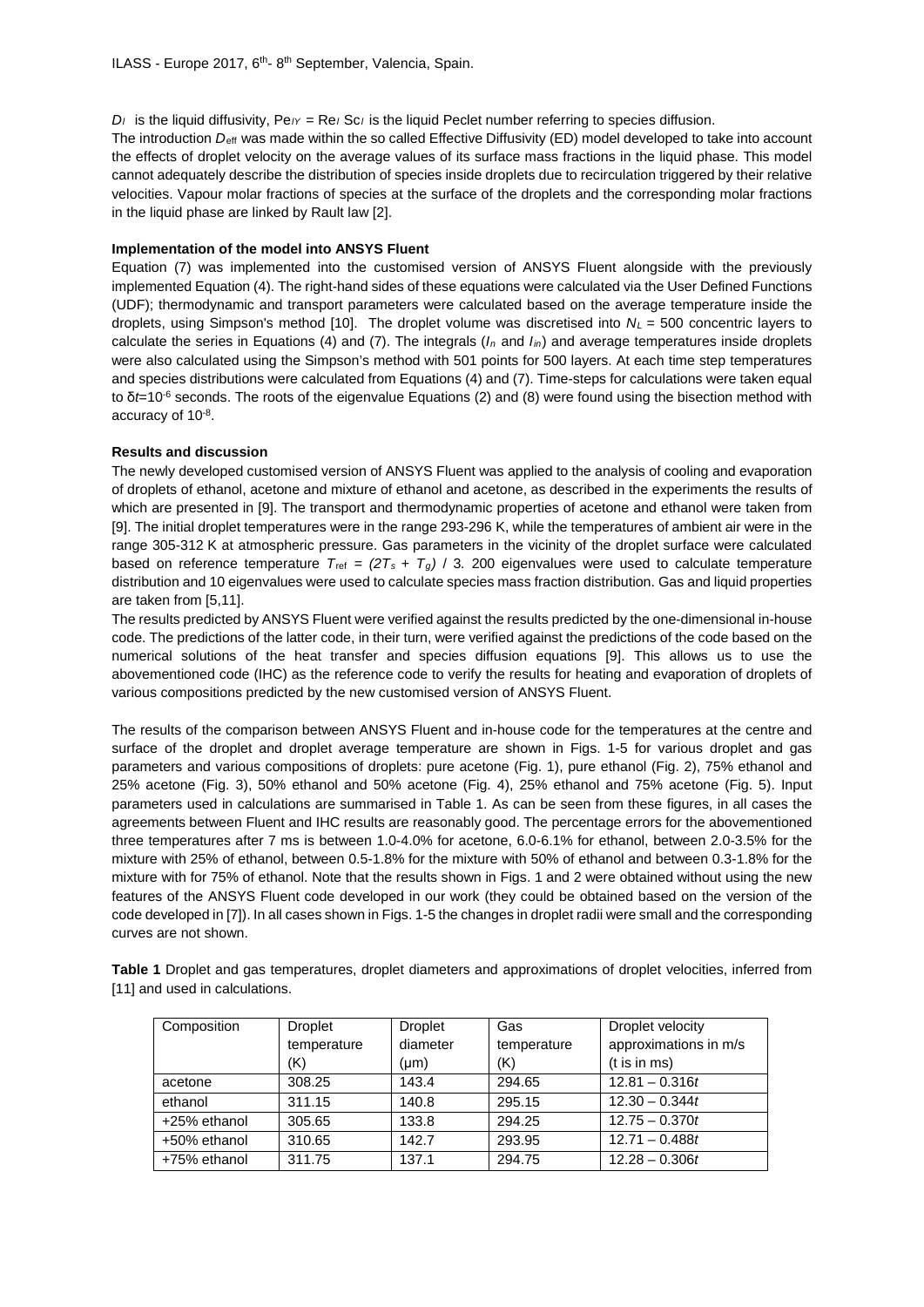As can be seen in Figs. 1-5 the difference between the temperatures at the centre and surface of the droplets and droplet average temperatures is approximately 2-9 K, which cannot be ignored in most engineering applications. This difference was ignored in the conventional version of ANSYS Fluent (e.g. [4]), which cannot be justified in the general case. The agreement between ANSYS Fluent and IHC results gives us confidence in applying the new customised version of ANSYS Fluent to more complex problems that those presented in **Figures. 1-5**.



**Figure** 1. Time evolution of an acetone droplet surface, average and centre temperatures ( $T_s$ ,  $T_{av}$  and  $T_c$ ) (see Table 1). ANSYS Fluent results (dotted curves) and compared with results of the previously developed In house code (IHC) (dashed and solid curves).



**Figure 2.** Time evolution of ethanol droplet surface, average and centre temperatures (*Ts, Tav* and *Tc* ) (see Table 1). ANSYS Fluent results (dotted curves) and compared with results of the previously developed In house code (IHC) (dashed and solid curves).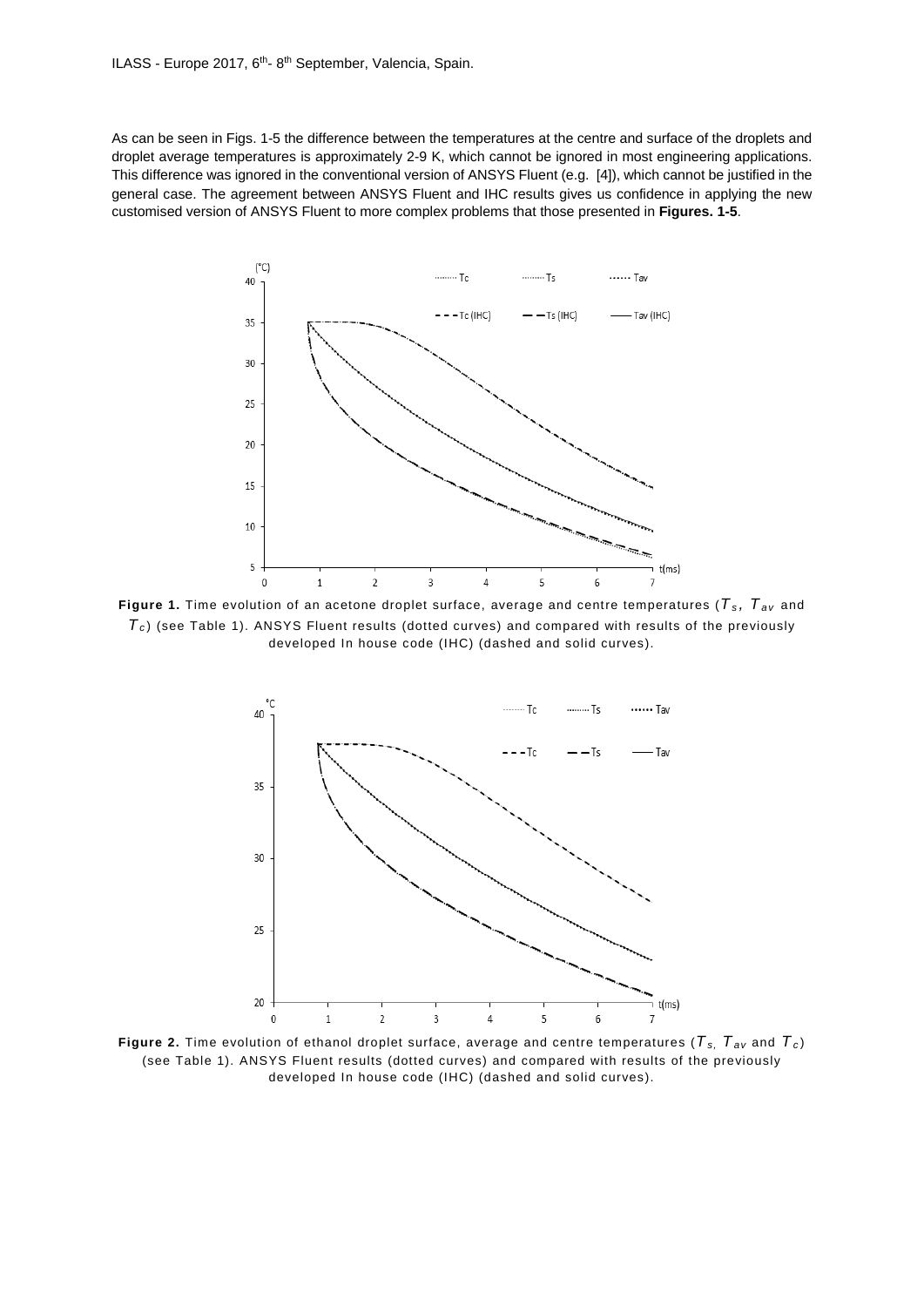

**Figure 3.** Time evolution of 75% ethanol and 25% acetone droplet surface, average and centre temperatures ( $T_s$ ,  $T_{av}$  and  $T_c$ ) (see Table 1). ANSYS Fluent results (dotted curves) and compared with results of the previously developed In house code (IHC) (dashed and solid curves).



**Figure 4.** Time evolution of 50% ethanol 50% acetone droplet surface, average and centre temperatures (*Ts, Tav* and *Tc* ) (see Table 1). ANSYS Fluent results (dotted curves) and compared with results of the previously developed In house code (IHC) (dashed and solid curves).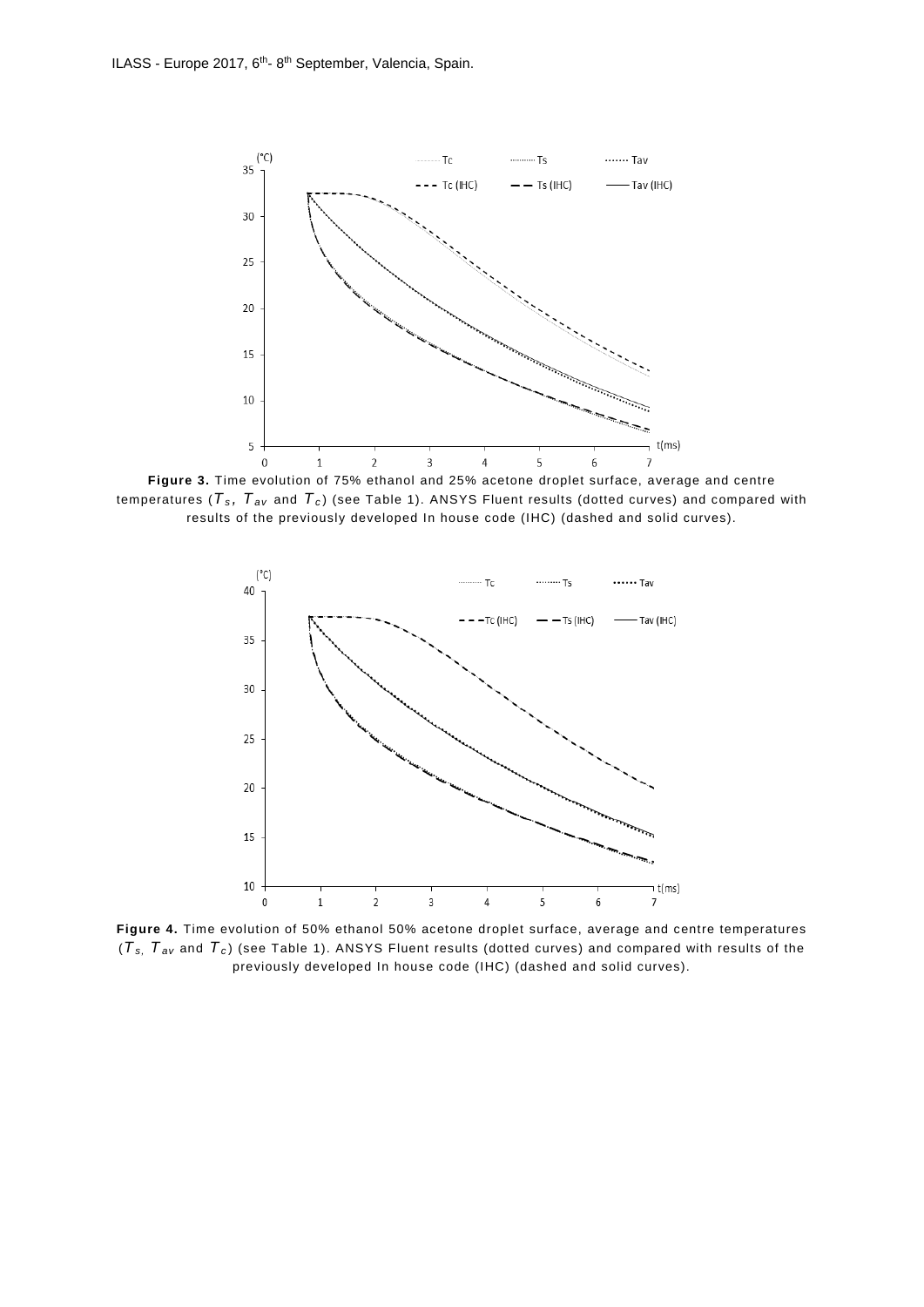

**Figure 5.** Time evolution of 25% ethanol 75% acetone droplet surface, average and centre temperatures  $(T_{s}, T_{av}$  and  $T_{c}$ ) (see Table 1). ANSYS Fluent results (dotted curves) and compared with results of the previously developed In house code (IHC) (dashed and solid curves).

#### **Conclusions**

A model for heating and evaporation of mono- and multi-component droplets, based on analytical solutions to the heat transfer and species diffusion equations in the liquid phase, is summarised. The implementation of the model into ANSYS Fluent via User-Defined Functions (UDF) is described. The model is applied to the analysis of pure acetone, ethanol, and mixtures of acetone/ethanol droplets heating/cooling and evaporation. The predictions of the customised version of ANSYS Fluent with the new model implemented into it are verified against the results predicted by previously developed one-dimensional in-house code based on the analytical solutions to the heat transfer and mass diffusion equations. The latter code in its turn was verified against the predictions of the in-house code developed at the University of Nancy (France) and validated against experimental data obtained at the same university.

The agreement between the predictions of these codes is shown to be reasonably good for mono-component (pure acetone and ethanol) and multi-component droplets comprising acetone with 25, 50 and 75-percentage mass fractions of ethanol, with input parameters used for pervious validation of the in-house code. This gives us confidence in using the new customised version of ANSYS Fluent for the analysis of more complex engineering processes.

#### **Acknowledgements**

The authors would like to recognise that this work was supported by the UK's Engineering and Physical Science Research Council, a studentship to support one of the authors (LP) [EPSRC grant EP/N509607/1; EP/K005758/1; EP/K020528/1; EP/M002608/1]